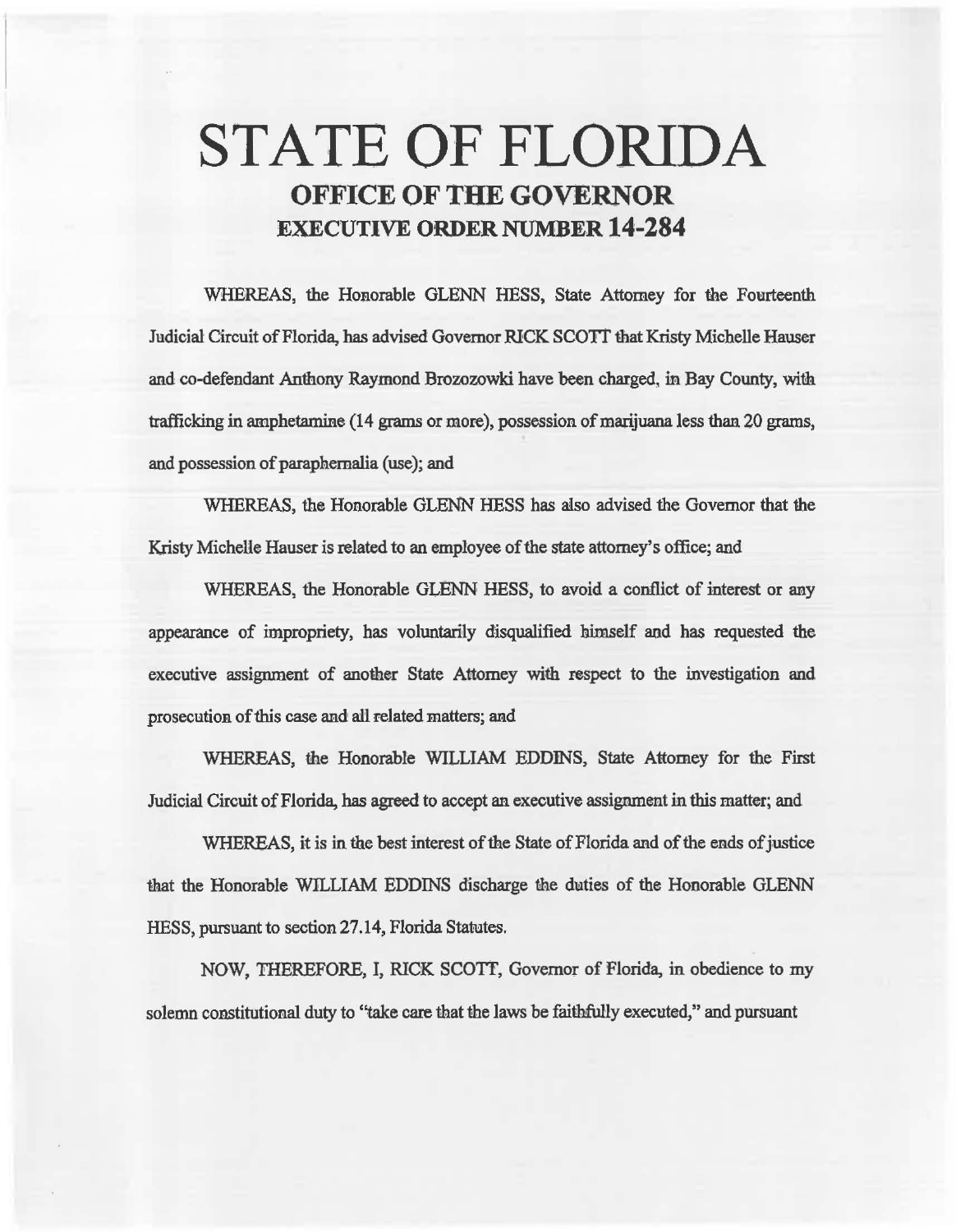to the Constitution and laws of the State of Florida, issue the following Executive Order, effective immediately:

### Section I.

The Honorable WILLIAM EDDINS, State Attorney for the First Judicial Circuit of Florida, referred to as the "Assigned State Attorney," is assigned to discharge the duties of the Honorable GLENN HESS, State Attorney for the Fourteenth Judicial Circuit of Florida, as they relate to the investigation, prosecution and all matters related to Kristy Michelie Hauser and Anthony Raymond Brozozowki.

### Section 2.

The Assigned State Attorney or one or more Assistant State Attorneys and Investigators, who have been designated by the Assigned State Attorney, shall proceed immediately to the Fourteenth Judicial Circuit of Florida, and are vested with the authority to perform the duties prescribed herein.

## Section 3.

All residents of the Fourteenth Judicial Circuit are requested, and all public officials are directed, to cooperate and render whatever assistaace is necessary to the Assigned State Attorney, so that justice may be served.

#### Section 4.

The period of this Executive Assignment shall be for one  $(1)$  year, to and including October 30, 2015.